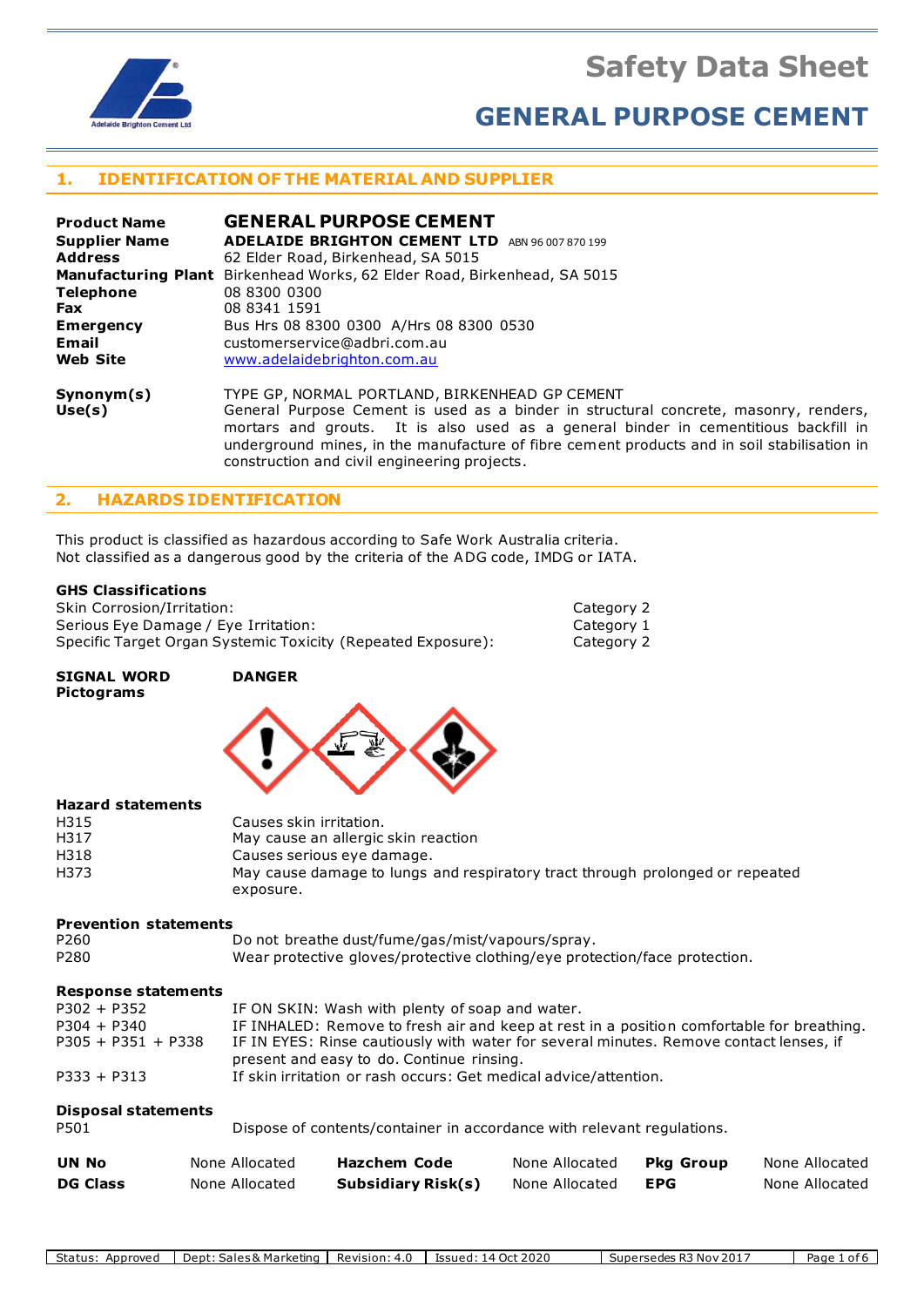

## **3. COMPOSITION/INFORMATION ON INGREDIENTS**

| Ingredient               | <b>Formula</b>                      | Conc.       | CAS No.          |
|--------------------------|-------------------------------------|-------------|------------------|
| PORTLAND CEMENT CLINKER  | Not Available                       | $< 92\%$    | 65997-15-1       |
| *GYPSUM                  | CaSO <sub>4</sub> 2H <sub>2</sub> O | $3 - 8%$    | $10101 - 41 - 4$ |
| *LIMESTONE               | CaCO <sub>3</sub>                   | $0 - 7.5\%$ | 1317-65-3        |
| *CLINKER KILN DUST       | Not Available                       | $0 - 2.5\%$ | 65997-15-1       |
| CHROMIUM (VI) HEXAVALENT | $Cr^{6+}$                           | Trace       | 18540-29-9       |

\*NOTE: Ingredient may contain crystalline silica (CAS No. 14808-60-7).

## **4. FIRST AID MEASURES**

| Eye                         | Flush thoroughly with flowing water for at least 15 minutes and seek medical attention if<br>symptoms persist. If wet cement is splashed into the eyes flush thoroughly with flowing<br>water for 15 minutes and seek urgent medical attention.                                                                                                                                                                                                                                                                          |  |  |  |  |
|-----------------------------|--------------------------------------------------------------------------------------------------------------------------------------------------------------------------------------------------------------------------------------------------------------------------------------------------------------------------------------------------------------------------------------------------------------------------------------------------------------------------------------------------------------------------|--|--|--|--|
| <b>Inhalation</b>           | Remove from dusty area to fresh air. If symptoms persist, seek medical attention.                                                                                                                                                                                                                                                                                                                                                                                                                                        |  |  |  |  |
| <b>Skin</b>                 | Remove heavily contaminated clothing immediately. Wash off skin thoroughly with water.<br>A shower may be required. Seek medical attention for persistant irritation or burning of<br>the skin                                                                                                                                                                                                                                                                                                                           |  |  |  |  |
| <b>Ingestion</b>            | Rinse mouth and lips with water. Do not induce vomiting. Give water to drink to dilute<br>stomach contents. If symptoms persist, seek medical attention.                                                                                                                                                                                                                                                                                                                                                                 |  |  |  |  |
| <b>Advice to Doctor</b>     | Treat symptomatically.                                                                                                                                                                                                                                                                                                                                                                                                                                                                                                   |  |  |  |  |
| <b>First Aid Facilities</b> | Eye wash station.                                                                                                                                                                                                                                                                                                                                                                                                                                                                                                        |  |  |  |  |
|                             | Additional Information - Aggravated Medical Conditions                                                                                                                                                                                                                                                                                                                                                                                                                                                                   |  |  |  |  |
| <b>Inhalation</b>           | Over exposure resulting from prolonged and repeated inhalation of dust containing<br>crystalline silica can cause bronchitis, silicosis (scarring of the lung.) It may also increase<br>the risk of scleroderma (a disease affecting the connective tissue of the skin, joints, blood<br>vessels and internal organs) and lung cancer. Epidemiological studies have shown that<br>smoking increases the risk of bronchitis, silicosis (scaring of the lung) and lung cancer in<br>persons exposed to crystalline silica. |  |  |  |  |
| <b>Skin</b>                 | Prolonged and repeated skin contact with cement in wet concrete, mortars and slurries<br>may result in irritant dermatitis or alkaline burns.                                                                                                                                                                                                                                                                                                                                                                            |  |  |  |  |
| Eye                         | Irritating to the eye. If wet cement is splashed into the eye alkaline burns can cause<br>permanent damage.                                                                                                                                                                                                                                                                                                                                                                                                              |  |  |  |  |

## **5. FIRE FIGHTING**

| Flammability              | Non flammable. Does not support combustion of other materials.        |
|---------------------------|-----------------------------------------------------------------------|
| <b>Fire and Explosion</b> | No fire or explosion hazard exists.                                   |
| Extinguishing             | Non flammable; use suitable extinguishing agent for surrounding fire. |
| Hazchem Code              | None.                                                                 |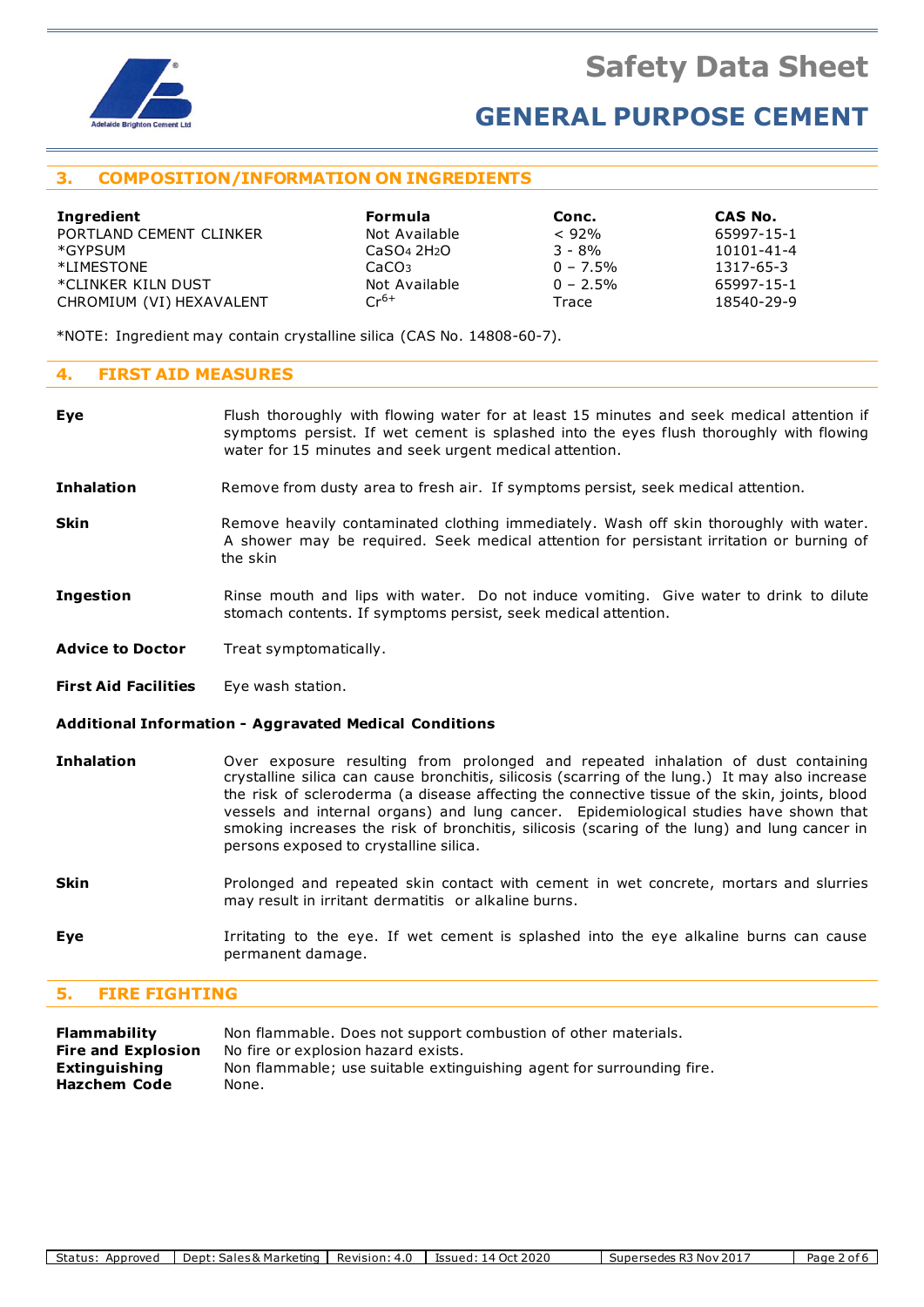

### **6. ACCIDENTAL RELEASE MEASURES**

- **Spillage** If spilt (bulk), contact emergency services if appropriate. Wear dust-proof goggles, PVC/rubber gloves, a Class P2 respirator (where an inhalation risk exists), coveralls and rubber boots. Clear area of all unprotected personnel. Prevent spill entering drains or waterways. Collect and place in sealable containers for disposal or reuse. Avoid generating dust.
- **Emergency** Follow safety requirements for personal protection under Section 8 Exposure **Procedures Controls/Personal Protection.**

#### **7. HANDLING AND STORAGE**

- **Storage** Store off the floor in the original bags in a cool, dry, well ventilated area, removed from excessive moisture and heat. Ensure packages are adequately labelled, protected from physical damage and sealed when not in use.
- **Handling** Before use carefully read the product label. Use of safe work practices are recommended to avoid eye or skin contact and inhalation. Observe good personal hygiene, including washing hands before eating. Prohibit eating, drinking and smoking in contaminated areas.

#### **Property/** Refer to Section 13. **Environmental**

#### **8. EXPOSURE CONTROLS/PERSONAL PROTECTION**

| Ventilation                         | Do not inhale dust/powder. Use with adequate ventilation. Where a dust inhalation<br>hazard exists, mechanical extraction ventilation is recommended. Maintain dust levels<br>below the recommended exposure standard.                                                                                                                                                                                                                                                                                         |  |  |  |  |  |
|-------------------------------------|----------------------------------------------------------------------------------------------------------------------------------------------------------------------------------------------------------------------------------------------------------------------------------------------------------------------------------------------------------------------------------------------------------------------------------------------------------------------------------------------------------------|--|--|--|--|--|
| <b>Exposure</b><br><b>Standards</b> | CALCIUM CARBONATE (1317-65-3)<br>ES-TWA: 10mg/m <sup>3</sup> (Respirable Dust)<br>CHROMIUM (VI) HEXAVALENT(18540-29-9)<br>ES-TWA: 0.05 mg/m <sup>3</sup> (Chromium VI compounds)<br>GYPSUM (10101-41-4)<br>ES-TWA: 10 mg/m <sup>3</sup> (Respirable Dust)<br>PORTLAND CEMENT (65997-15-1)<br>ES-TWA: 10 mg/m <sup>3</sup> (Respirable Dust)<br>SILICA, CRYSTALLINE - QUARTZ (14808-60-7)<br>ES-TWA: 0.05 mg/m <sup>3</sup> (Respirable Dust). Under Model WHS Law adopted in most<br>Australian jurisdictions. |  |  |  |  |  |
| <b>PPE</b>                          | Wear dust-proof goggles and rubber or PVC gloves. Where an inhalation risk exists, wear<br>a Class P2 respirator. If there is potential for prolonged and/or excessive skin contact,<br>wear coveralls. At high dust levels, wear a Class P3 respirator or a Powered Air Purifying<br>Respirator (PAPR) with Class P3 filter.                                                                                                                                                                                  |  |  |  |  |  |

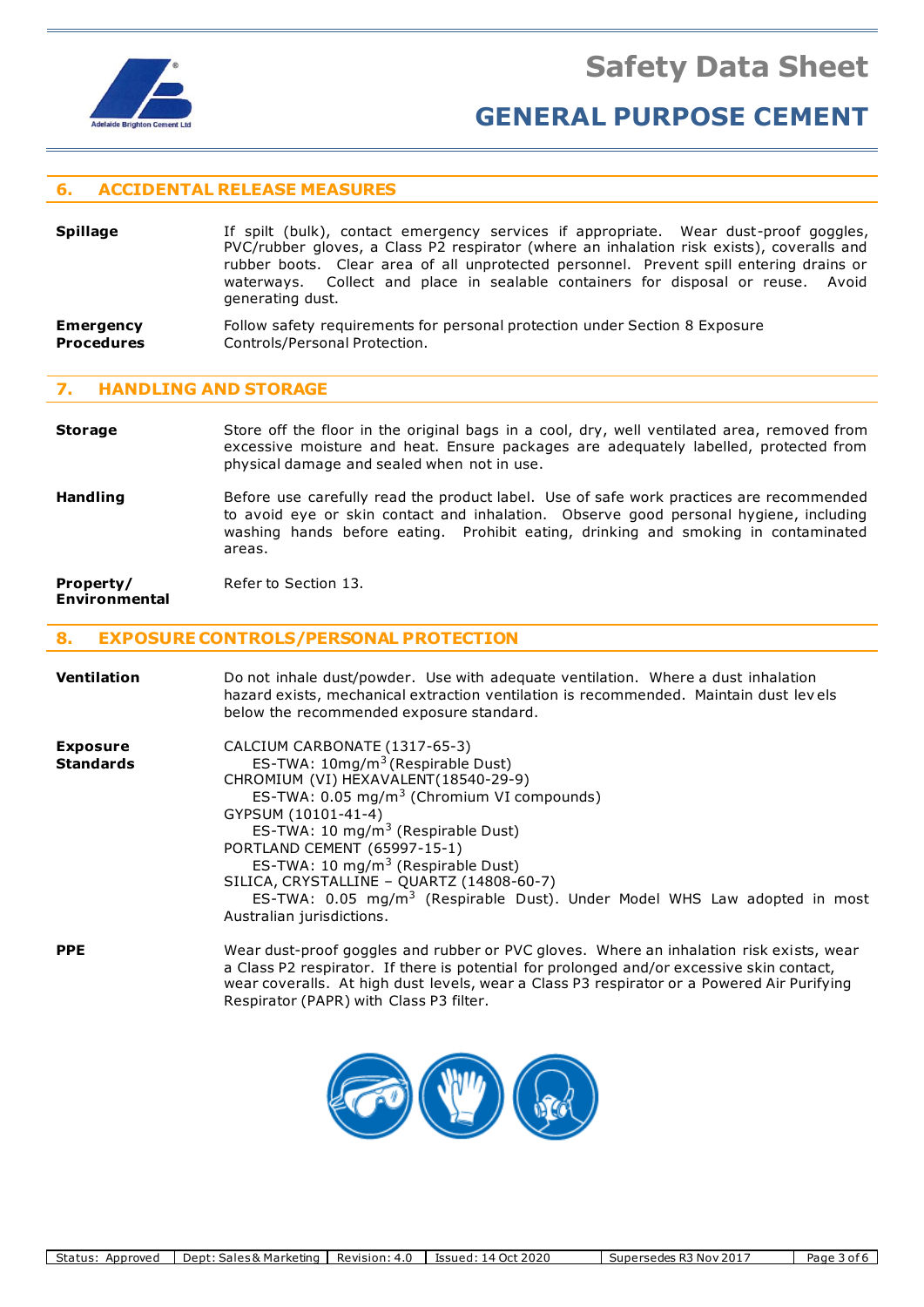

## **9. PHYSICAL AND CHEMICAL PROPERTIES**

**pH** Approximately 12 **Evaporation Rate Not Available <b>Autoignition Temperature** Not Available **Bulk Density Autoical Accompany Bulk Density Bulk Density** 1200 - 1600 kg/m3<br> **Particle Size** 20 - 40% of particle

**Odour** Odourless **Specific Gravity** 2.8 to 3.2 **Vapour Pressure** Not Available **Flammability** Non Flammable **Vapour Density** Not Available **Flash Point** Not Relevant **Boiling Point Not Available 19 (A) Upper Explosion Limit** Mot Relevant **Not Relevant Not Relevant Not Relevant Not Relevant Melting Point Comparison Accord Accord 2000 Lower Explosion Limit** Not Release Accord Point

**Appearance** Fine grey powder **Solubility (water)** Slight, hardens on mixing with water<br>2.8 to 3.2

### **10. STABILITY AND REACTIVITY**

| <b>Chemical Stability</b>                        | <b>Chemically Stable</b>                                                                                                                                                        |
|--------------------------------------------------|---------------------------------------------------------------------------------------------------------------------------------------------------------------------------------|
| <b>Conditions to Avoid</b> Keep free of moisture |                                                                                                                                                                                 |
| Incompatible<br><b>Materials</b>                 | Incompatible with oxidising agents (eg hypochlorites), ethanol, acids (eg hydrofluoric acid)<br>and interhalogens (eq chlorine trifluoride). Water contact may increase product |
| <b>Decomposition</b><br><b>Products</b>          | Unlikely to evolve toxic gases when heated to decomposition.                                                                                                                    |

**Particle Size** 20 - 40% of particles are < 7 m (Respirable Range)

#### **Hazardous Reactions** None

## **11. TOXICOLOGICAL INFORMATION**

- **Acute Toxicity** No known toxicity data available for this product.
- **Eye I**rritant upon contact with powder/dust. Over exposure may result in pain, redness, corneal burns and ulceration with possible permanent damage.
- **Inhalation** Slightly corrosive. Irritating to the respiratory system, causing coughing and sneezing. Over exposure may result in severe mucous membrane irritation and bronchitis. Hexavalent chromium is reported to cause respiratory sensitisation, however due to the trace amount present, a hazard is not anticipated under normal conditions of use. Crystalline silica can cause silicosis (lung disease) with chronic over exposure, however due to low levels present and product application, adverse health effects are not anticipated.
- **Skin I**rritating to the skin. Prolonged and repeated contact with powder or wetted form may result in skin rash, dermatitis and sensitisation.
- **Ingestion** Slightly corrosive. Ingestion may result in burns to the mouth and throat, with vomiting and abdominal pain. Due to product form, ingestion is not considered a likely exposure route.
- **Mutagenicity** Insufficient data available for this product to classify as a mutagen.
- **Carcinogenicity** General Purpose Cement is not classified as a carcinogen by NOHSC. Crystalline silica and hexavalent chromium compounds are classified as carcinogenic to humans (IARC Group 1), however due to low levels present and product application, the criteria for classification is not met.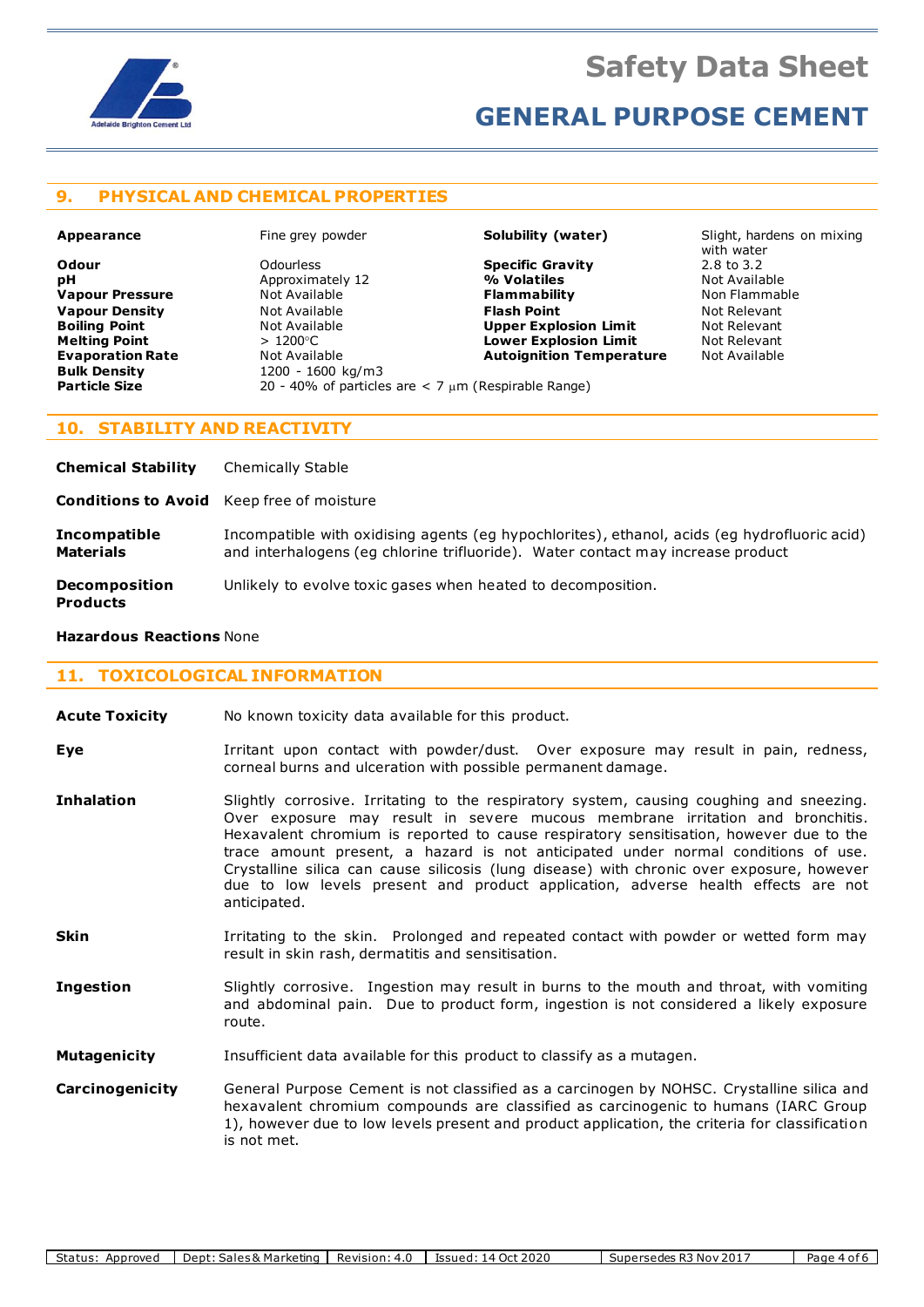

### **12. ECOLOGICAL INFORMATION**

**Toxicity** Product forms an alkaline slurry when mixed with water. This product is non toxic to aquatic life forms when present in cured solid form.

**Persistence &** Product is persistent and would have a low degradability. **Degradability**

**Mobility in soil** A low mobility would be expected in a landfill situation.

#### **13. DISPOSAL CONSIDERATIONS**

- Waste Disposal Reuse or recycle where possible. Alternatively, ensure product is covered with moist soil to prevent dust generation and dispose of to an approved landfill site. Contact the manufacturer for additional information.
- Legislation **Dispose of in accordance with relevant local legislation. Keep out of sewer and stormwater** drains.

#### **14. TRANSPORT INFORMATION**

Not classified as a dangerous good by the criteria of the ADG Code.

Transport is by rail or road in bulk or bag form.

Drivers of trucks transporting bagged product should ensure that the bags are properly restrained.

| <b>Shipping Name</b> | None Allocated |                    |                |           |                |
|----------------------|----------------|--------------------|----------------|-----------|----------------|
| UN No                | None Allocated | Hazchem Code       | None Allocated | Pka Group | None Allocated |
| <b>DG Class</b>      | None Allocated | Subsidiary Risk(s) | None Allocated | EPG       | None Allocated |

#### **15. REGULATORY INFORMATION**

| <b>Poison</b>   | A poison schedule number has not been allocated to this product using the criteria in the |
|-----------------|-------------------------------------------------------------------------------------------|
| <b>Schedule</b> | Standard for the Uniform Scheduling of Drugs and Poisons (SUSDP).                         |
| <b>AICS</b>     | All chemicals listed on the Australian Inventory of Chemical Substances (AICS).           |

#### **16. OTHER INFORMATION**

**Additional** CEMENT CONTACT DERMATITIS: Individuals using wet cement, mortar, grout or concrete **Information** could be at risk of developing cement dermatitis. Symptoms of exposure include itchy, tender, swollen, hot, cracked or blistering skin with the potential for sensitisation. The dermatitis is due to the presence of soluble (hexavalent) chromium.

> IARC – GROUP 1 – PROVEN HUMAN CARCINOGEN. This product contains an ingredient for which there is sufficient evidence to have been classified by the International Agency for Research into Cancer as a human carcinogen. The use of products known to be human carcinogens should be strictly monitored and controlled.

> RESPIRATORS: In general the use of respirators should be limited and engineering controls employed to avoid exposure. If respiratory equipment must be worn ensure correct respirator selection and training is undertaken. Remember that some respirators may be extremely uncomfortable when used for long periods. The use of air powered or air supplied respirators should be considered where prolonged or repeated use is necessary.